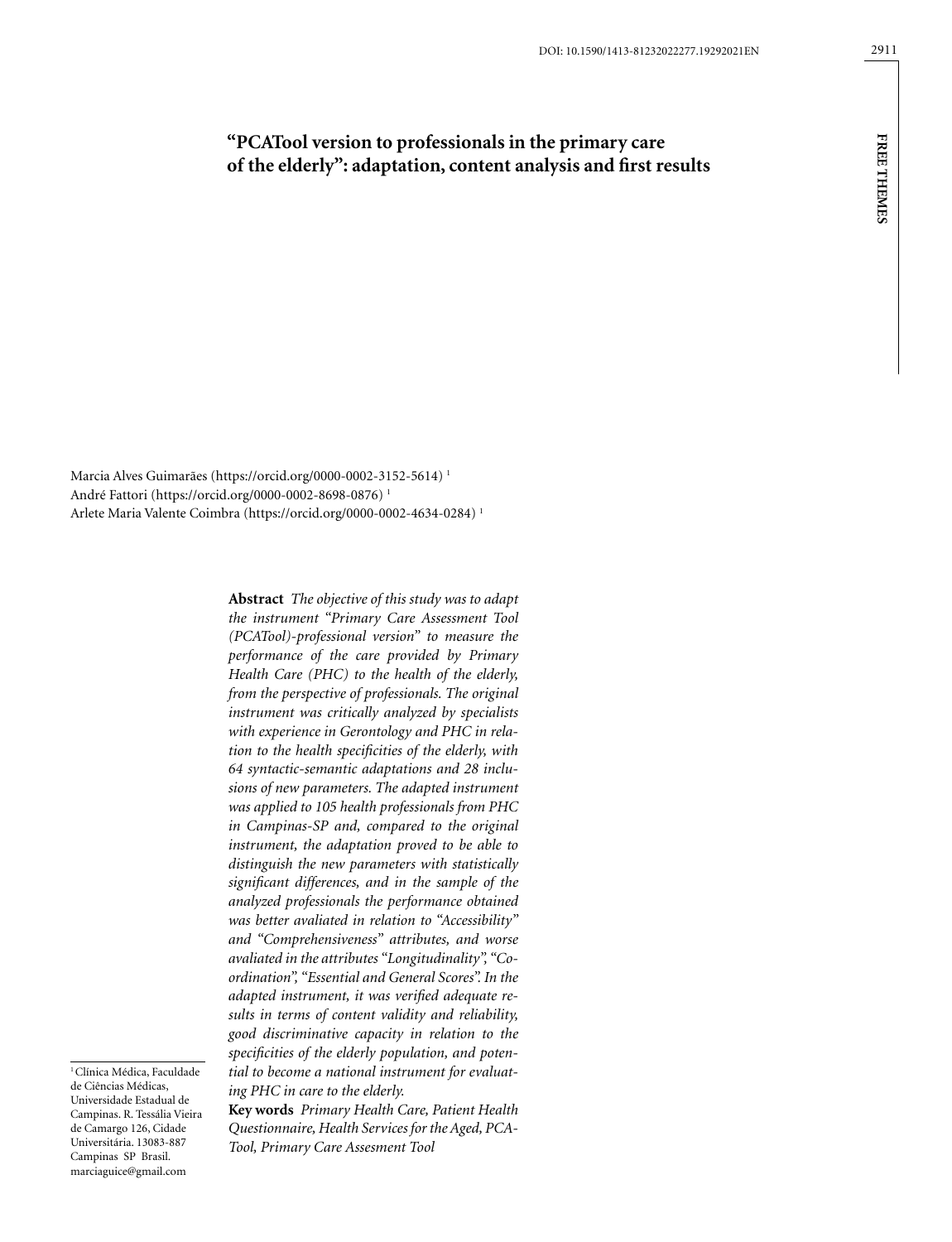# **Introduction**

Population aging has generated significant demands for the Brazilian Unified Health System (SUS, in Portuguese). In Brazil, in 2010, there were approximately 100 adolescents for every 39 elderly individuals, estimating that, in 2040, there will be approximately 153 elderly individuals for every 100 adolescents<sup>1</sup>. According to the Ministry of Health, the population of Brazil in 2019 was 212 million, of which 28 million were elderly individuals, with a forecast in 2039 of the number of people over 65 years of age surpassing the number of young people up to 14 years of age<sup>2</sup>.

In the aging process that occurs in Brazil and in other developing countries, there are find peculiar characteristics of demographic transition and significant social inequalities<sup>3</sup>. However, few studies have been dedicated to measuring the performance of taking care of the elderly within the Primary Health Care (PHC) strategy. The information is geared toward the general adult population and fails to contemplate the specific aspects of the subgroup of advanced age ranges. This affirmation suggests the need for an inclusive evaluation instrument for the characteristics of the elderly population and one that enables the objective analysis of elderly care, the discussion about the limits of primary care for this group, the expected competencies for PHC professionals, as well as the roles of the other main units of the "Health Care Network" of an integrated health system in the healthcare network<sup>4</sup>.

The PHC is an organized and regionalized strategy to answer to the major part of the demands of the community regarding health and well-being5 . The adaptation of the health service so that it is qualified as a primary care provider, according to Bárbara Starfield<sup>6</sup>, stems from a group of essential attributes: care provided to the individual's access to the first contact with the health system, longitudinality, completeness, and coordination. There are also two additional derivative attributes: family counselling and community orientation. This group of essential attributes and their derivatives are defining factors of PHC, that is, their presence is related to the broad concept of the provision of Primary Care.

To evaluate the PHC, specific instruments are used, according that reported in the literature, among which are the Primary Care Assessment Tool (PCATool)7 , a pre-validated instrument, of public use and domain, and adopted by the World Health Organization (WHO) to evaluate

primary care. The PCATool consists of evaluation items of service providers based on essential attributes and their derivatives, which can be measured from the vantage point not only of managers and professionals from a wide range of healthcare fields, but also from the point of view of the users<sup>8</sup>. The use of the PCATool orchestrates the measurement of data referent to the PHC attributes and allows the resoluteness of the care, orientation, and training of the multidisciplinary teams and managers, as well as the stimulus for research related to public health, to proceed<sup>9</sup>.

The PCATool is an instrument "translated and adapted in many countries with different health systems, including Spain, Canada, South Korea, China (Hong Kong), Argentina, Puerto Rico, and Uruguay"10. In Brazil, it was validated in the following versions: PCATool-Brazil<sup>11</sup>, PCATool Children<sup>12</sup>, PCATool Profissionals<sup>10</sup>, PCATool - Oral Health Brazil<sup>13</sup> for adult users, extensive version; PCATool - Brazil, oral health for dental professionals, extensive version $14$ .

Following the example of the PCATool Children<sup>12</sup>, the present work proposed to evaluate and adapt the PCATool Professionals<sup>10</sup>, in Portuguese, presenting the version PCATool "professionals in elderly health care" (PCATool-PEHC), with specific attributes geared toward the older age range population, particularly to the very elderly.

### **Materials and methods**

## **Study design**

The study was conducted in the City of Campinas, in the State of São Paulo, Brazil, which was chosen to test the methodology due to the facility of access to the Family Health Strategy (FHS) teams, because of the diversity of incomes and age ranges, and because it had a local health system with a reasonable historical tradition in the development of PHC.

To better identify the instruments, that is, that which served as the model for the adaptation and the already adapted model, the following facilitating nomenclatures were established: PCATool-Professional equivalent to the original (PCATool-PEquivalent), which contains only essential syntactic and semantic changes; and PCATool Professionals in elderly health care (PCATool-PEHC), which contains additional items according to the suggestions made by the committee of specialists.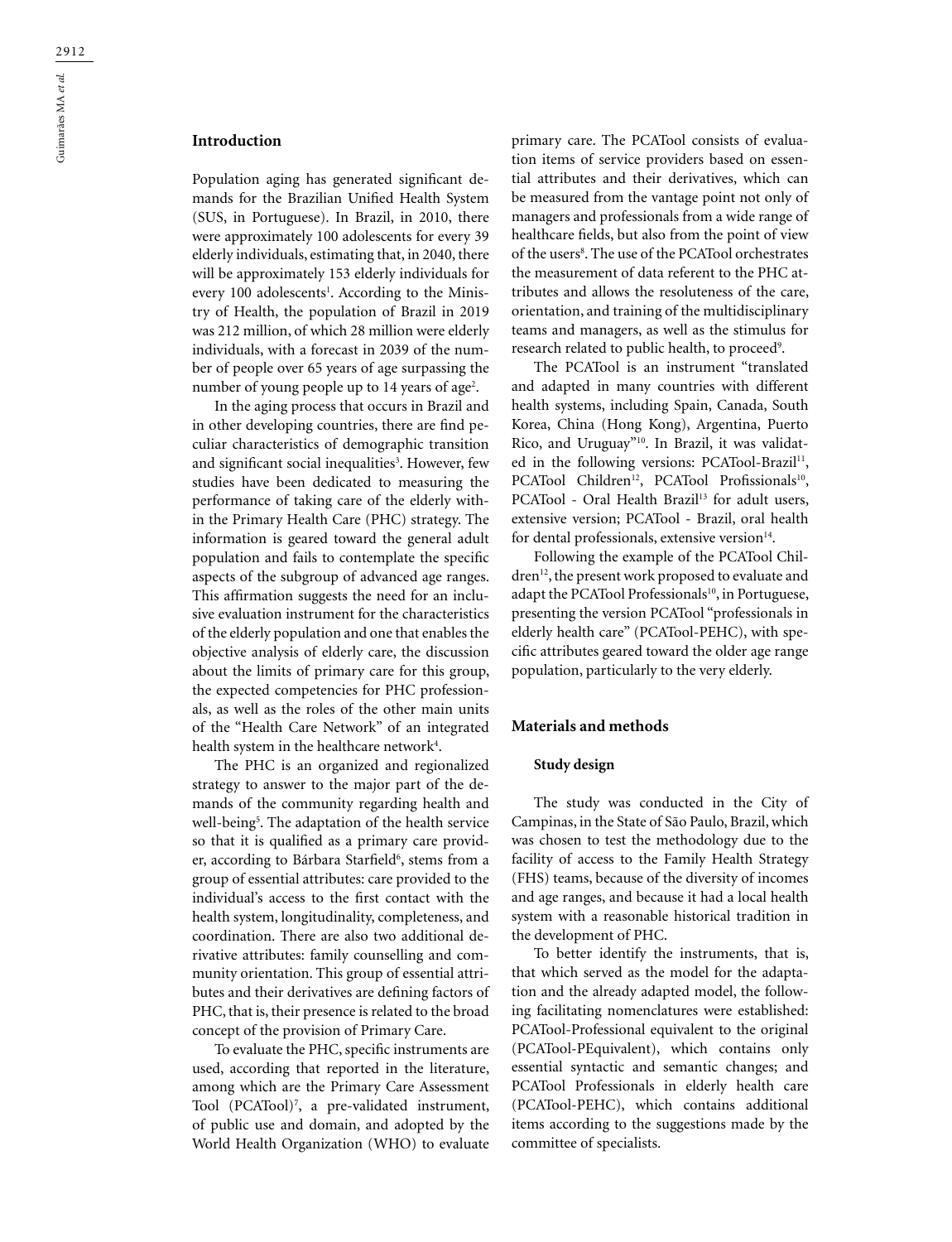#### **Adaptation of the Instrument**

The methodology used for the adaptation and validation of the content of the PCATool-PE-HC, as well as the evaluation of the PHC, according to the chosen sample, occurred in the following stages:

In the first stage, the original instrument, the population to be studied, and the intended aims in the adaptation (contemplate, in a consensual manner, the particularities of the healthcare needs of the elderly population in the PHC context) were forwarded to five specialists with experience in the area of health and aging: the inclusion criteria of these professionals were: 1- have no conflicts of interest or prior publications with the researcher or with other participants, 2- present degree and experience in Geriatrics and Gerontology, and 3- have prior experience in working in PHC services. In this stage, the analyses of the original instrument were carried out independently by each of the specialists, who proposed initial additional changes to the attributes, without excluding the parameters of the original instrument. The adaptation desired in the instrument, with aims that were well-explained to the specialists, could be of three types: syntactic changes, adapting the question to the situation closest to that of the elderly individual, such as the change in nomenclature of the terms "elderly" and/or "caretaker"; semantic changes, such as contemplating the situation of "retirement" or "work" as a source of income; and, finally, the addition of items that contain the particularities of the care provided to the elderly and that are not present in the original instrument<sup>15</sup>.

The suggestions were sent to the main researchers of the Project, who proceeded with the compilation, re-evaluation, and critical analysis, given that the inserted suggestions were once again forwarded to the group of specialists so that their agreements and divergences could be re-evaluated. This process was repeated until the adaptation of the instrument, accepted consensually among all of the specialists, could be obtained (comparison of the instruments and final version available in https://doi.org/10.48331/scielodata.P2GFCB)8,16.

## **Pre-Test, Data collection, Content validity, and Reliability**

The second stage consisted of the analysis of the content validity and reliability for the adapted version. Initially, the instrument was applied to a group of 20 professionals in Basic Health Units (BHUs) from Campinas, for the analysis of the time of application, validity of data collection, and criticism on the part of the professionals who answered the instrument, of points of difficulty, or that needed adjustment. After this analysis of feasibility, the instrument was applied to a group of 105 professionals from the FHS teams, according to the convenience sample, that is, professionals who accepted to participate in the study in the BHU designated by the city health management<sup>17</sup>. The application complied with the manual's instructions<sup>8</sup>.

For each item of the questionnaire, the participants answered three questions referent to the clarity of language (CL), practical pertinence (PP), the Theoretical Relevance (TR), attributing to each of these aspects a value of 0 to 10. From these obtained results, the content validation<sup>18</sup> of the adapted version was conducted, according to the procedures already well structured in the literature<sup>19</sup>. The values referent to the answers to the instrument *per se* were also computed in the databank, given that the answer options, in a Likert scale, according to the methodology of the already validated versions of the PCATool, were: certainly yes (4 points), probably yes (3 points), probably no (2 points), certainly no (1 point), and I don´t know/I don´t remember (value to be adjusted according to the test application manual). To calculate the scores of the adapted instrument, "PCATool-PEHC*",* each attribute was evaluated by the sum of the answers divided by the number of items of the respective attribute, thus obtaining a simple average, according to that recommended by the Manual (further information on the methodology of score calculations can be found in https://doi.org/10.48331/scielodata. P2GFCB)8,16.

#### **Statistical and comparative analyses**

The quality of the "PCATOOL version Professionals who take care of an elderly person", which was also presented, was evaluated based on the premise that the instrument should obtain a high index of content validity and reliability, and simultaneously, differ in relation to the original instrument, showing that the adaptation promoted an evaluation of different aspects that had not been contemplated<sup>20</sup>.

For the analysis of reliability, the Cronbach Alpha coefficient was used, which is the average of the correlations between the items that make up part of the instrument (attributes), serving as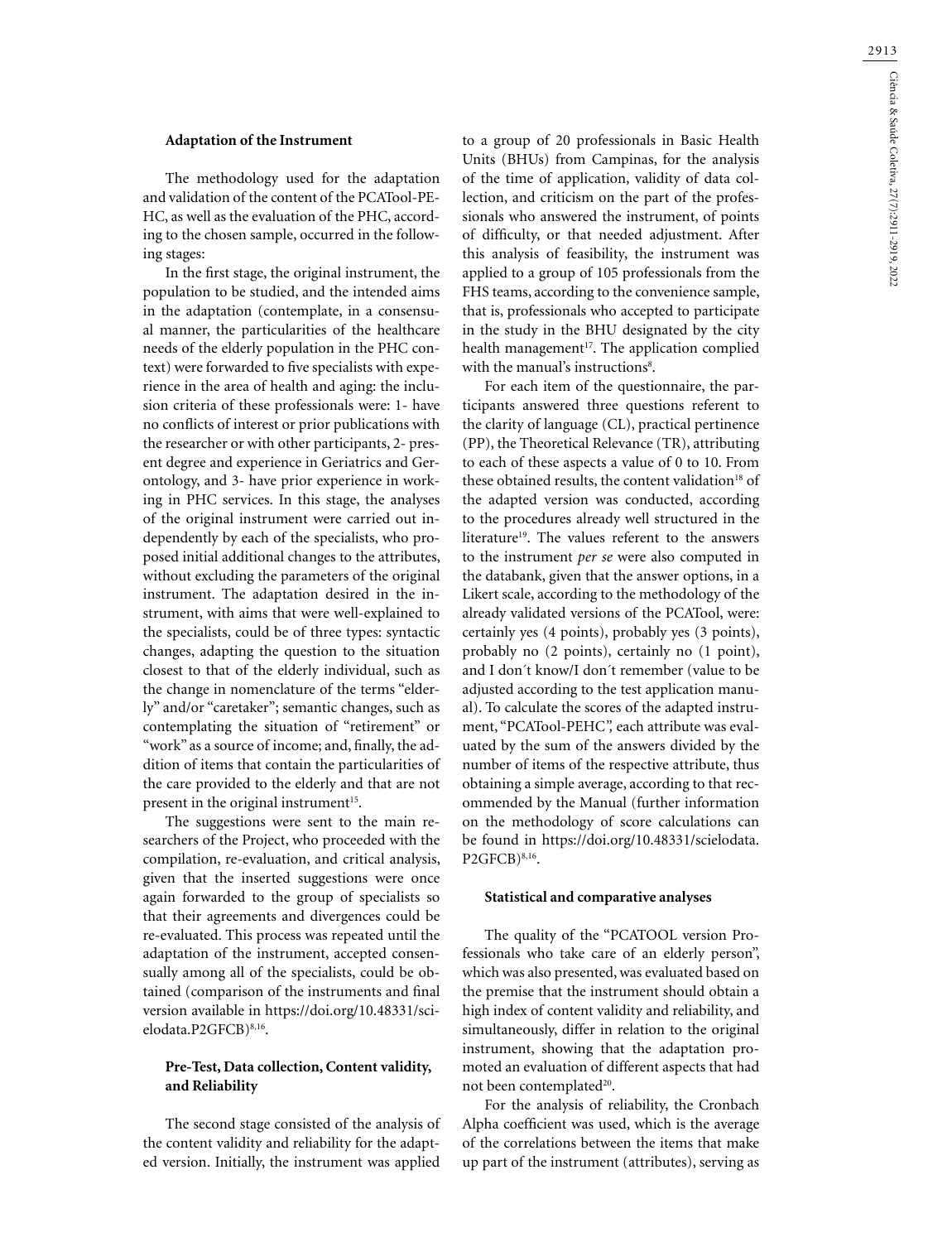the parameter for the verification of discrepancies or redundancies among the items that are a part of the attributes. As a general rule, low accuracy was considered to be between 0 and 0.21; reasonable from 0.2 to 0.40; moderate from 0.41 to 0.60; substantial from 0.61 to 0.80, and finally, nearly perfect, above 0.81<sup>21</sup>.

In other words, the best accuracy must be greater than 0.81 if the scale is widely used; however, values above 0.61 already indicate consistency. This study thus considered an adequate internal consistency to be when found to be above 0.61, indicating that the questions are similar or homogenous without being redundant. Attributes with a small number of items can, however, be influenced, presenting low values of accuracy without a negative meaning for the interpretation of its importance in the instrument.

For the comparative evaluation between the PCATool-Profissionals and the instrument adapted here, and considering that no items from the original instrument were eliminated, this study thus proceeded with the statistical association of the average values obtained in the scores of the original instrument and in the adapted instrument. For the statistical analyses, the IBM SPSS® software, version 24, was used. The results were presented in relation to the averages, and the distribution of the averages of each attribute was verified by means of the Shapiro-Wilk and Kolmogorov normality tests. To compare the variables with parametric distribution, the T-test was used, while for the non-parametric variables, the Wilcoxon Test was used. Results of p-value of less than 0.05 were interpreted as showing a difference between the attributes of the compared instruments (rejection of the hypothesis that there were no differences).

All of the participants signed a free and informed consent form after having received due clarification about the study. The professionals who were unable to answer the interview at the specific time scheduled another day to meet with the interviewer.

To meet the ethical criteria, this study followed the recommendations set forth by the National Health Council, filed under Resolution number 466/2012, with the research protocol submitted for approval by the Committee for Ethics in Research involving Human Beings from UNICAMP and CETS/PMC (Center of Education of Health Workers of the City of Campinas), logged under protocol number 3.004.020.

# **Results**

## **Instrument, Participants, Content validity, and Reliability**

The PCATool-PEHC consisted of 105 items distributed throughout the attributes (the PCA-Tool-Professionals contains 77 items, according to the presentation from the Ministry of Health)<sup>8</sup>, given that 64 items were adapted syntactically and semantically and another 28 items were added according to the proposal from the group of specialists. The syntactic and semantic changes were adaptations of the context, without compromising the meaning contained in each item (Table 1). The PCATool-PEHC was applied to a group of 105 professionals from the BHUs, including 14 community agents, 31 nurses, 25 doctors, 27 professionals from the higher education category, and 8 professionals from the high school level categories, distributed among the BHUs of Jardim Eulina, Jardim Capivari, Jardim Aurélia, and Distrito de Barão Geraldo, in Campinas-SP, Brazil. The data were collected between May 2019 and March 2020, having received approval from CETS/PMC.

The "clarity of language", the "practical pertinence", and the "theoretical relevance", evaluated individually for each one of the PCATool-PEHC attributes, was shown through the Content Validity Index (CVI), according to that observed in Table 2. All of the indexes obtained adequate values of above 0.8 in the attributes.

The reliability values were satisfactory and consistent for the attributes of "Longitudinality", "Coordination - integration of care", "Completeness - available services and services rendered", as well as "Family counselling and community orientation". The lower indexes of reliability were obtained in relation to Accessibility and Coordination - system of information; however, the items were maintained through the criteria of conceptual relevance related to the definition of PHC, proposed by Starfield<sup>6</sup>.

### **Testing and results of the PCATool-PEHC**

Statistically, there was a difference in the calculated answer values in all of the attributes, when comparing the PCATool-PEHC and the PCATool-PEquivalent, with the exception of "Family counselling", an attribute in which there was an increase in only one item referent to the orientation of the caretaker. The PCATool-PEHC obtained higher averages scores in the attributes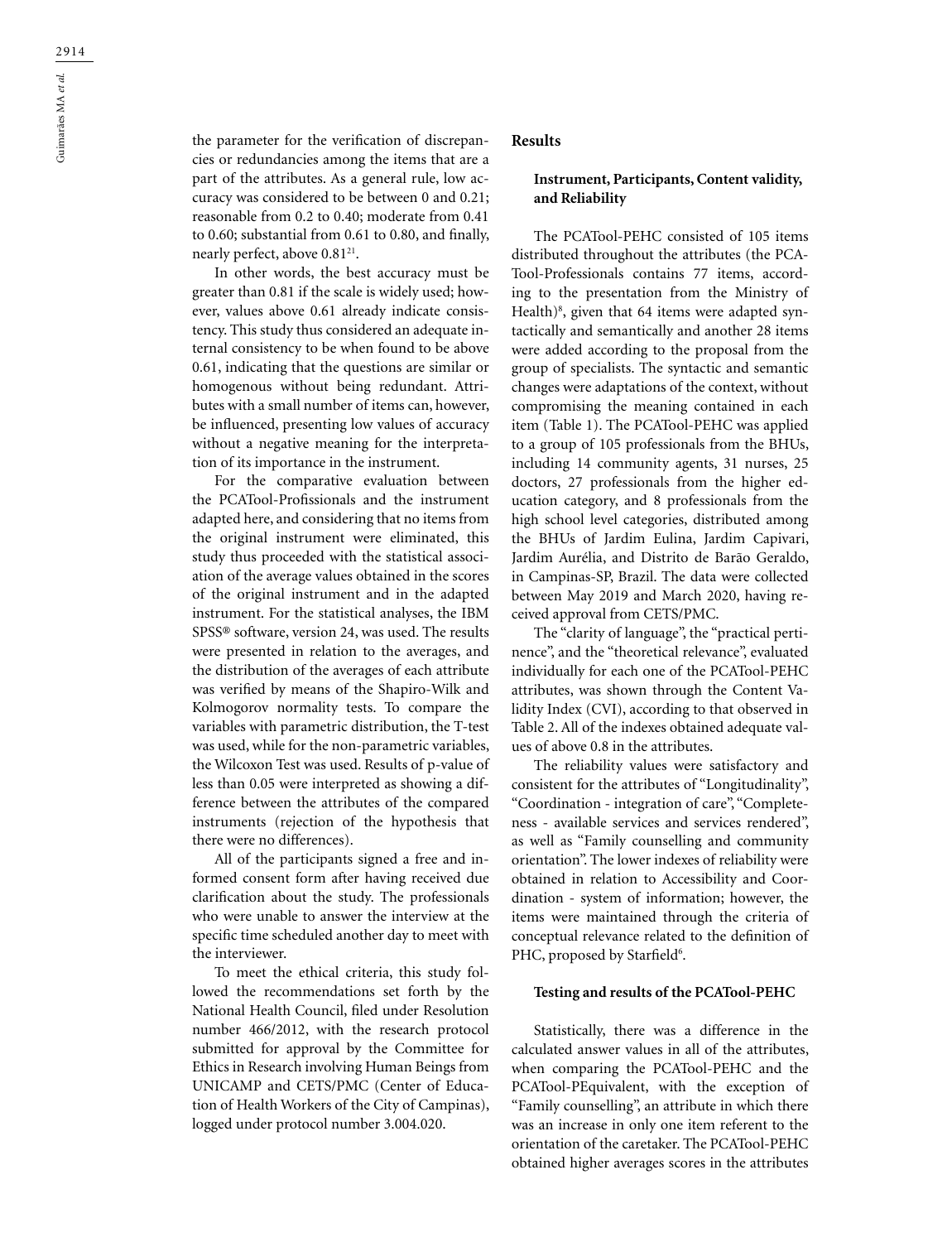of "Accessibility" and "Completeness - available services", whereas in relation to the other attributes, the adapted version of PCATool-PEHC obtained lower average scores for "Longitudinality", "Coordination - integration of care", "Coordination - system of information", "Completeness - services rendered" and "Community orientation". The Essential (average of the first six attributes) and Overall (average of all of the attributes, including the derivative attributes) of

| Domains                                     | <b>PCATool-</b><br>Profissionals | <b>PCATool-</b><br>PEHC* | <b>Items</b><br>Maintained<br>Unchanged | Adapted<br>Items in<br>Syntax/<br><b>Semantics</b> | <b>Items</b><br>Included<br>in the<br>Adaptation |
|---------------------------------------------|----------------------------------|--------------------------|-----------------------------------------|----------------------------------------------------|--------------------------------------------------|
| A - Accessibility                           | 9                                | 11                       | 2                                       | 7                                                  | 2                                                |
| B - Longitudinality                         | 13                               | 15                       |                                         | 13                                                 | 2                                                |
| C - Coordination - Integration<br>of Care   | 6                                | 9                        |                                         | 6                                                  | 3                                                |
| D - Coordination - System of<br>Information | 3                                | 5                        |                                         | 3                                                  | $\overline{c}$                                   |
| E - Completeness - Available<br>Services    | 22                               | 30                       | 9                                       | 13                                                 | 8                                                |
| F - Completeness - Services<br>Rendered     | 15                               | 24                       | 2                                       | 13                                                 | 9                                                |
| G - Family Counselling                      | 3                                | $\overline{4}$           |                                         | 3                                                  |                                                  |
| H - Community Orientation                   | 6                                | 7                        |                                         | 6                                                  |                                                  |
| Total                                       | 77                               | 105                      | 13                                      | 64                                                 | 28                                               |

**Table 1**. Distribution of the number of items maintained or changed in the evaluation domains of the PCATool.

\*PCATool-Professionals-Adapted Brazilian version, with the addition of items according to the evaluation of the Committee of Specialists.

Source: Authors.

**Table 2**. Calculation of the Content Validity Index and Reliability for each essential and derivative attribute of the adapted instrument (n=105).

| Domains or Attributes of<br><b>Primary Health Care</b>       | Clarity of<br>Language | Practical<br>Pertinence | <b>Theoretical</b><br>Relevance | Content<br>Validity<br>Index | Reliability -<br>Cronbach<br>Alpha<br>coefficient |
|--------------------------------------------------------------|------------------------|-------------------------|---------------------------------|------------------------------|---------------------------------------------------|
| A - Accessibility                                            | 0.96                   | 0.82                    | 0.83                            | 0.87                         | 0.470                                             |
| B - Longitudinality                                          | 0.98                   | 0.92                    | 0.93                            | 0.94                         | 0.757                                             |
| C - Coordination - Integration of<br>Care                    | 0.97                   | 0.89                    | 0.93                            | 0.93                         | 0.636                                             |
| D - Coordination - System of<br>Information                  | 0.98                   | 0.92                    | 0.94                            | 0.94                         | 0.539                                             |
| E - Completeness - Available<br>Services                     | 0.98                   | 0.93                    | 0.94                            | 0.95                         | 0.897                                             |
| F - Completeness - Services<br>Rendered                      | 0.95                   | 0.95                    | 0.96                            | 0.95                         | 0.936                                             |
| G - Family Counselling                                       | 0.99                   | 0.97                    | 0.98                            | 0.98                         | 0.778                                             |
| H - Community Orientation                                    | 0.99                   | 0.94                    | 0.95                            | 0.96                         | 0.714                                             |
| <b>Essential Score</b>                                       | NA.                    | NA                      | NA.                             | NA.                          | 0.95                                              |
| Overall Score                                                | NA.                    | NA.                     | NA.                             | NA.                          | 0.95                                              |
| Total $(n=105)$<br>$\sim$ $\sim$ $\sim$ $\sim$ $\sim$ $\sim$ | 0.99                   | 0.93                    | 0.94                            | 0.95                         | NA                                                |

Source: Authors.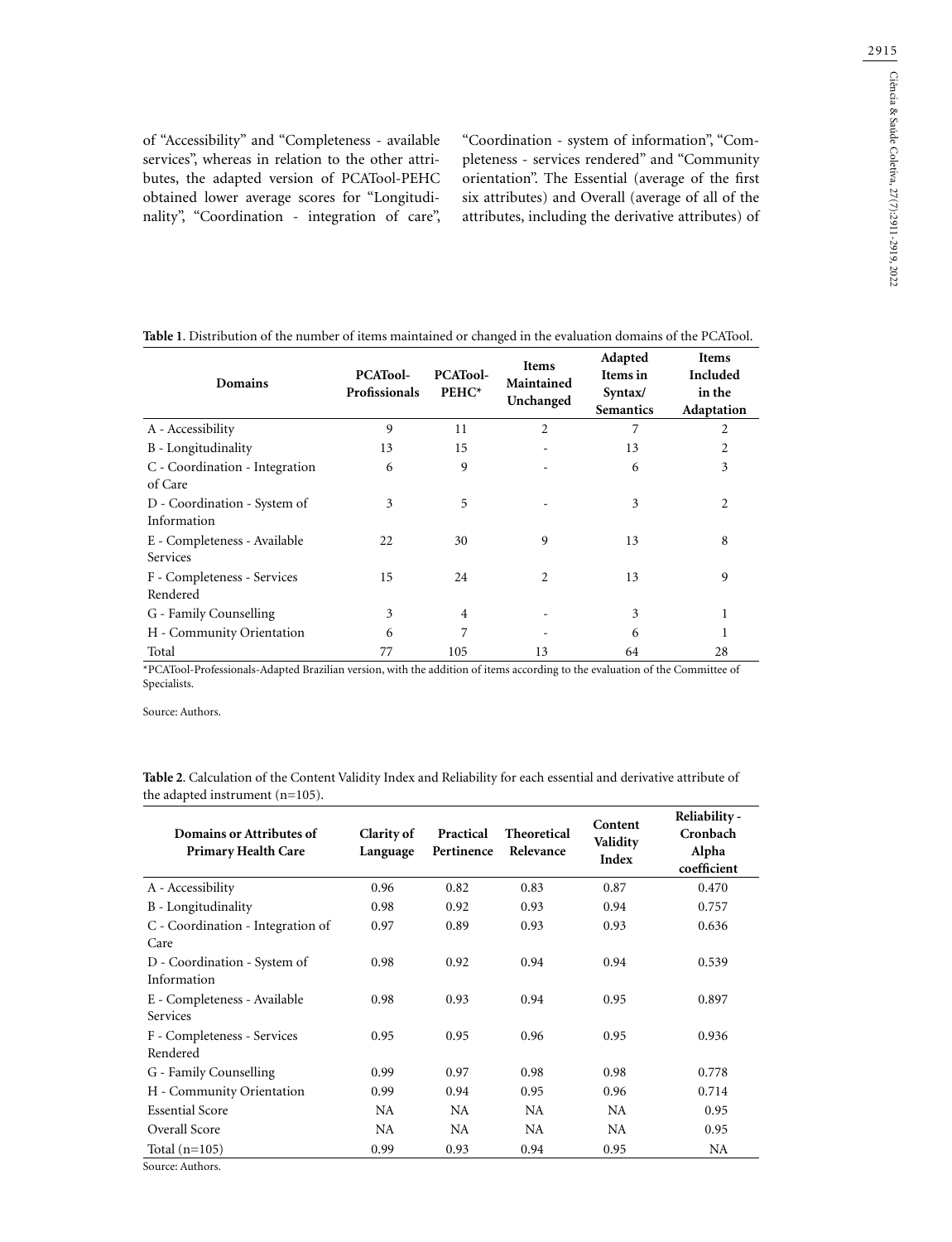the PCATool-PEHC were of 5.85 and 6.02, respectively, values lower and statistically different from the scores obtained in PCATool-PEHC and the PCATool-PEquivalent (Table 3).

Only the attributes of "Completeness - Available services" (6.61) and "Services rendered" (6.79) reached the scores above 6.6, considered to be satisfactory. Considering that the pertinence and relevance of the proposition of the group of specialists for the PCATool-PEHC instrument were adequately directed to contemplate the health needs of the elderly population, these values corroborate the presence of the statistical differences between the PCATool-Professionals and the PCATool-PEHC.

### **Discussion**

The "PCATOOL - version Professionals who take care of an elderly person" was adapted by means of the PHC evaluation instrument from the point of view of the professionals<sup>10</sup> and elaborated by a group of specialists with experience in the health areas of Gerontology, Geriatrics, and Primary Care. The initial analyses of the adapted instrument showed adequate indexes of CL, PP, TR, and reliability, compatible with the prior validation of the original instrument and showed that the instrument was capable of identifying differences in relation to the providing of care for the elderly. The characterization of the

demands and specific aspects in health within the more advanced age ranges, in the contexts of rapid population aging and PHC organization, can offer data for the improvement of the services rendered, monitoring of the effectiveness of the care provided, and promotion of healthy aging in the population<sup>22</sup>.

Peculiarities of the elderly population, such as the decline in biological functions, the compromising of the musculoskeletal system, sensory alterations, the greater prevalence of the loss of functionality, and the emergence of multiple chronic diseases, end up modifying and shaping demands in BHUs and make it necessary to create care lines and health indicators capable of identifying and discussing unavoidable risks and harm<sup>23</sup>. The Comprehensive Geriatric Assessment (CGA) seeks to deal with the work centered around elderly people in an integrated and multidisciplinary manner<sup>24</sup>. Following in line with the CGA, instrument inserted in the work routine for Gerontologists and Geriatric professionals, there are specific elements of evaluation that can be incorporated in the "PCATOOL version professionals who take care of elderly people". In this sense, the specialists highlighted a greater number of suggestions to be inserted both in "Completeness - available services" as well as in "Completeness - services rendered" and, to a lesser extent, adding "Accessibility", Longitudinality", "Coordination - integration of care", and "Coordination - system of information". Among

**Table 3**. Comparative analysis of the instruments PCATool-PEquivalent and PCATool-PEHC, presenting the average values of the attributes of Primary Health Care, Essential Score, and Overall Score in a sample of professionals form the basic health network, City of Campinas, SP, Brazil, 2019 (n=105).

| PCATool-Equivalent* | PCATool-PEHC**  | p_value |
|---------------------|-----------------|---------|
| $3.48 \pm 1.11$     | $4.07 \pm 1.06$ | < 0.001 |
| $6.39 \pm 1.16$     | $5.81 \pm 1.12$ | < 0.001 |
| $5.89 \pm 1.60$     | $5.51 \pm 1.37$ | < 0.001 |
| $7.89 \pm 1.82$     | $6.29 \pm 1.67$ | < 0.001 |
| $6.40 \pm 1.33$     | $6.60 \pm 1.32$ | < 0.001 |
| $7.04 \pm 1.76$     | $6.78 \pm 1.65$ | < 0.001 |
| $7.57 \pm 1.86$     | $7.59 \pm 1.82$ | 0.767   |
| $5.67 \pm 1.56$     | $5.49 \pm 1.55$ | < 0.001 |
| $6.18 \pm 0.99$     | $5.84 \pm 0.97$ | < 0.001 |
| $6.29 \pm 1.01$     | $6.02 \pm 0.99$ | < 0.001 |
|                     |                 |         |

Note: The scores assume values of 0 to 10. \*PCATool-PEquivalent, with the same number and distribution of items in each domain, with adaptations in syntax and semantics for the elderly. \*\*PCATool-Profissionals-Adapted Brazilian Version, with addition of items according to the evaluation of the Committee of Specialists. Descriptive results in average±standard deviation. Wilcoxon test and £T-Test for paired samples. Significance level  $p<0.05$ .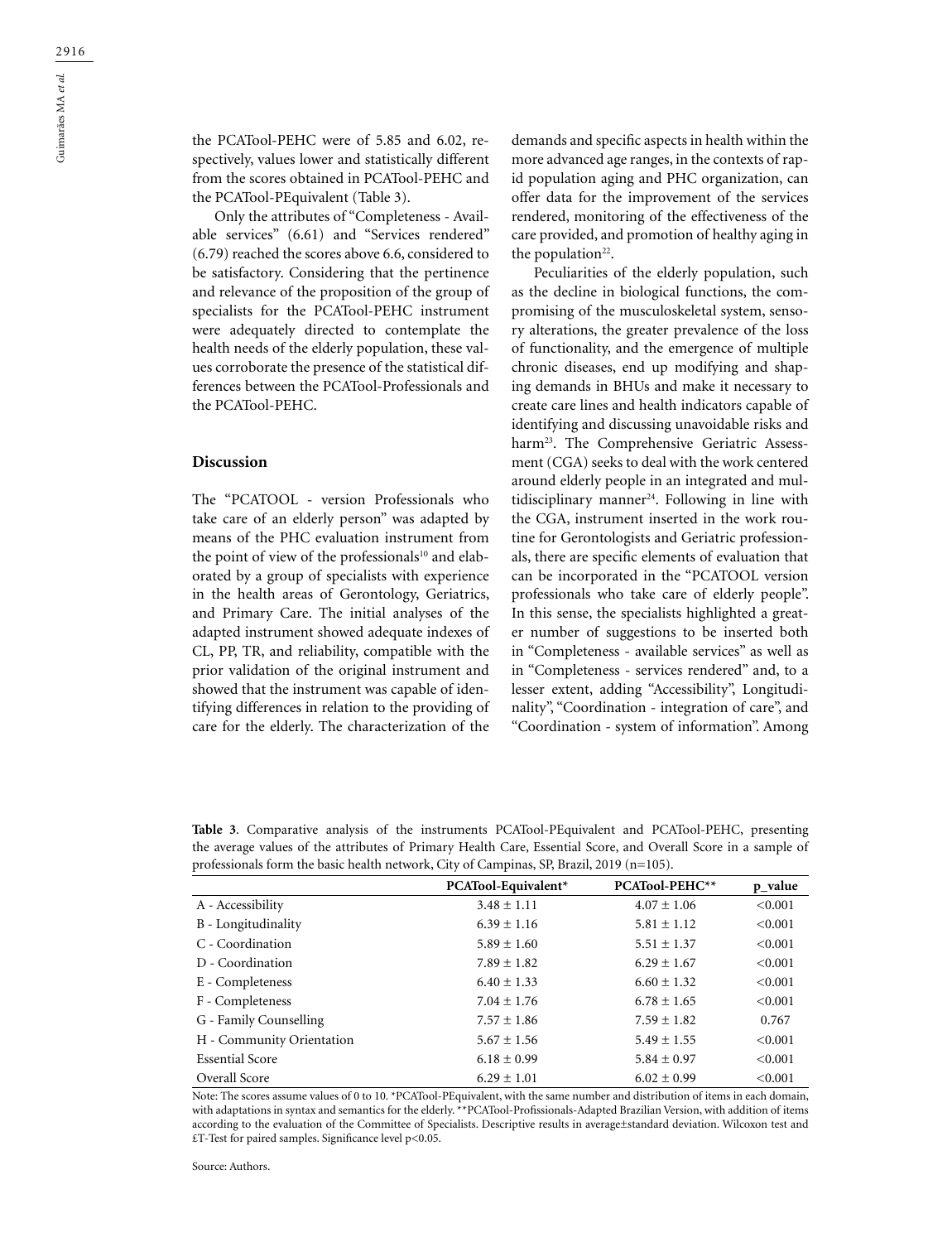2917

the characteristics pointed out by the group of specialists, it is important to point out the need to identify problems with the musculoskeletal system or postural instability, which make the movement of carrying out of daily activities difficult; advice for the use of canes or walkers; advice and inclusion in appropriate physical activity groups; advice about reduced memory or the risk of falls; advice about guardianship, declared will, and anticipated guidelines of willingness; advice about palliative care and end-of-life measures; advice for caretakers concerning how to give a bath in bed and sleep hygiene; triage of depression symptoms, cognitive deficit, and functional deficit; in other words, all important and peculiar aspects of an elderly individual. Although these needs have been pointed out in the national and international documents<sup>25</sup> guiding public policies for the elderly, we observed that they are not present in the instrument PCATool-Profissionals, which led to the incorporation of new elements for a version of the PCATool that evaluates the PHC according to the specific aspects of this population<sup>26</sup>.

Regarding the aspects of the validity of the methodology used, the present study considers an adequate internal consistency to be when a Cronbach Alpha index of above 0.61 is obtained, which indicates that the questions are similar or homogenous without being redundant<sup>21</sup>. Although the internal consistency of some attributes ("Accessibility" and "Coordination - system of information") have not reached an adequate level, this result does not differ from that found in the original instrument used as the reference<sup>10</sup>. These attributes, with a low value of reliability, structured by such items as, for example, the maintenance of a health service open at night and on weekends, same-day care, and referral to other BHUs of the health network, were maintained, considering their prior existence in the original instrument. This enables the maintenance of comparability with results obtained in other regions and countries, as well as measures aspects considered important for the PHC. The statistical model has indeed demonstrated that the removal of the questions would not improve the consistency of the instrument.

The comparative statistical analyses between the PCATool-PEHC and the PCATool-PEquivalent (original instrument modified only with the syntactic and semantic corrections, adjusting them to the context of the elderly individual) showed that in the adapted version, the average values were lower in the majority of the attributes, with the exception of "Accessibility" and "Longitudinality - available services". The statistically different results of the scores from the PCATool-PEHC and the PCATool-PEquivalent indicated that the instruments did not observe the same information, even though, through the adaptation, they maintained some degree of complementarity. Considering that the adaptations are based on changes made by specialists from the areas of Gerontology and Geriatrics, with experience in PHC, it can be noted that in this sample of analyzed professionals, many attributes presented lower values in relation to the equivalent instrument. The judgment of the specialists ensures that these results are most likely due to the specific aspects referent to the elderly individual in the PHC, which were added to the PCATool-PEHC, and do not stem from a random effect associated with the increase in the number of items<sup>27</sup>.

We can cite as a positive attribute of this work the adaptation based on a widely known instrument, which allows for the comparability of the results within the structures themselves (longitudinal follow-up of the PHC in services, communities, or cities), focusing on the rendering of services geared toward the elderly. This study and its characterization of care and services provided for the elderly population is the object of great demographic and epidemiological interest due to the increase in the number of users. The OPAS, in their document entitled, "Renovation of Primary Health Care in the Americas"<sup>28</sup>, recognizes the PHC as one of the "most equal and effective ways to organize a health system". The desire is to make it possible for the "universal access to services" and the "complete and integrated care over time". The health of the elderly is considered to be one of the 24 priority sub-agendas for research in the "National Agenda of Priorities of Health Research"29. In this sub-agenda of elderly health, it is important to highlight, in the line of research of the "Evaluation of Policies, Programs, Series, and Technologies", the carrying out of studies that "evaluate the impact of health service care and use models, such as the 'Family Health Strategy' and the 'Community Health Agents'". It is also important to mention that this study runs in line with the principles of SUS and with the "National Policy on Science, Technology, and Innovation in Health in Brazil".

As a negative aspect, the adaptation of the instrument also brings with it an increase in the number of evaluated items and, consequently, an increase in the application time. However, as has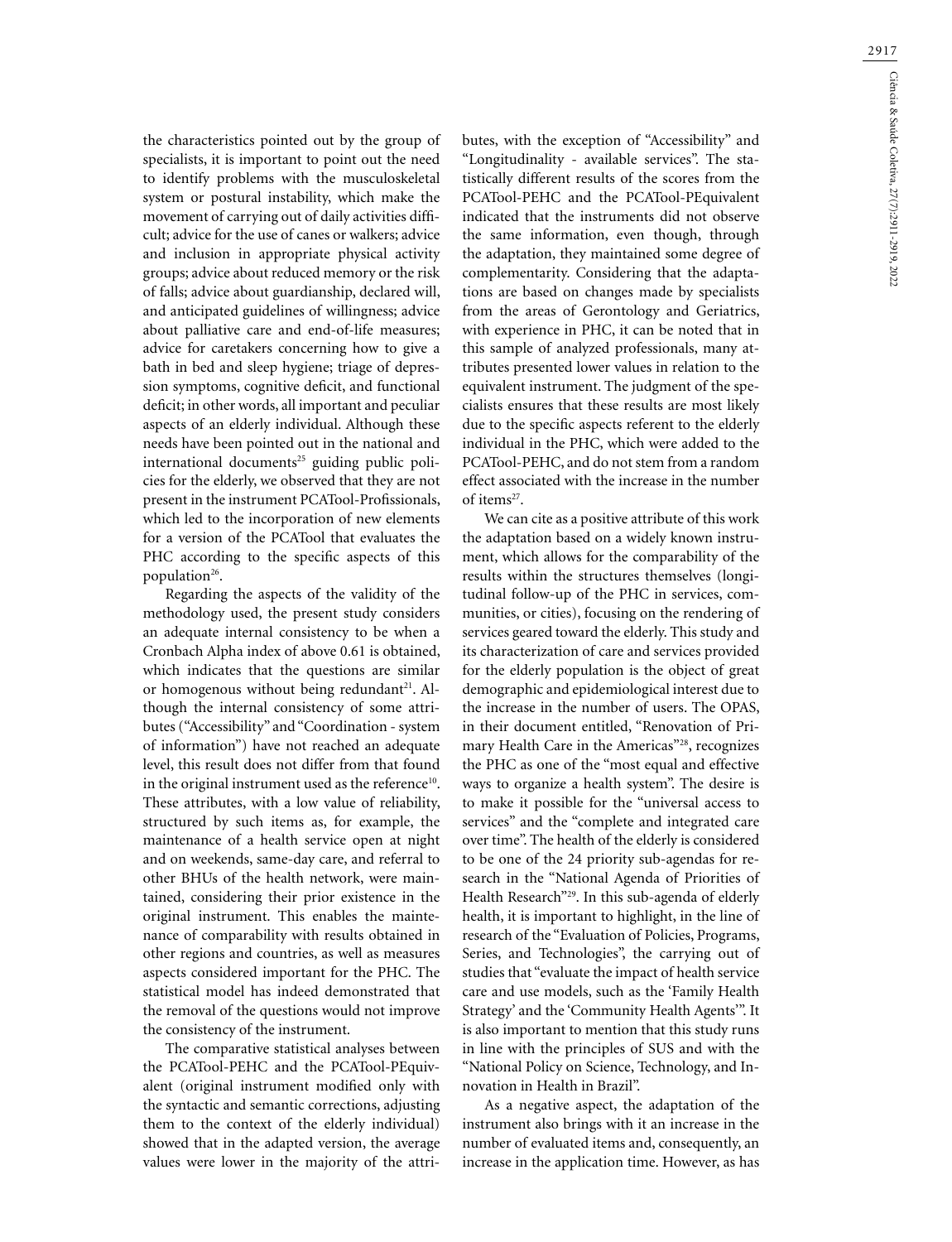Guimarães MA *et al.*

been mentioned by some professionals who participated in the interviews, the inserted items also presented, *per se*, an instructive and formative character, which did not diminish the interest in the professionals' participation. Another negative criticism refers to the data having been collected in a single city, which represents a limitation in the potential to generalize the results of this study, since the sample considers only professionals of the family health teams in the city of Campinas-SP.

In the future, the application of this adapted instrument will enable the analysis of the reduction of items or the creation of a reduced version, based on elements of redundancy or of a low power of statistical differentiation. One aspect to be considered is that the maintenance of items can bring about advantages regardless of their statistical power when observed as regards the interest of the applied item in relation to the quality of the PHC.

# **Final considerations**

Finally, with the analyses and obtained results, it is our understanding that the version of the instrument "PCATool-PEHC" contains an adequate validity of content and internal consistency. The results obtained point to the possibility of application in other regions to verify their functionality, reproducibility, and comparability, as it is an instrument adapted from the PCA-Tool-Professionals for follow-up of PHC among elderly individuals. The exchange of results of evaluations conducted using this instrument will enable the measure of the attributes of the PHC by the FHS teams (healthcare professionals and local health managers), in an attempt to bring about improvements in the attributes that obtained low scores, as well as solidify the actions in the attributes that were well evaluated.

# **Collaborations**

MA Guimarães was involved in the project in its conception and study design, data collection, analysis, data interpretation, writing the paper and critically reviewing the manuscript. A Fattori was involved in the project in its conception and study design, performed statistical analysis, contributed to the interpretation of data and critical review of the manuscript. AMV Coimbra was involved in the project in its conception, study design, contributed to the interpretation of data, writing of the work and critical review of the manuscript.